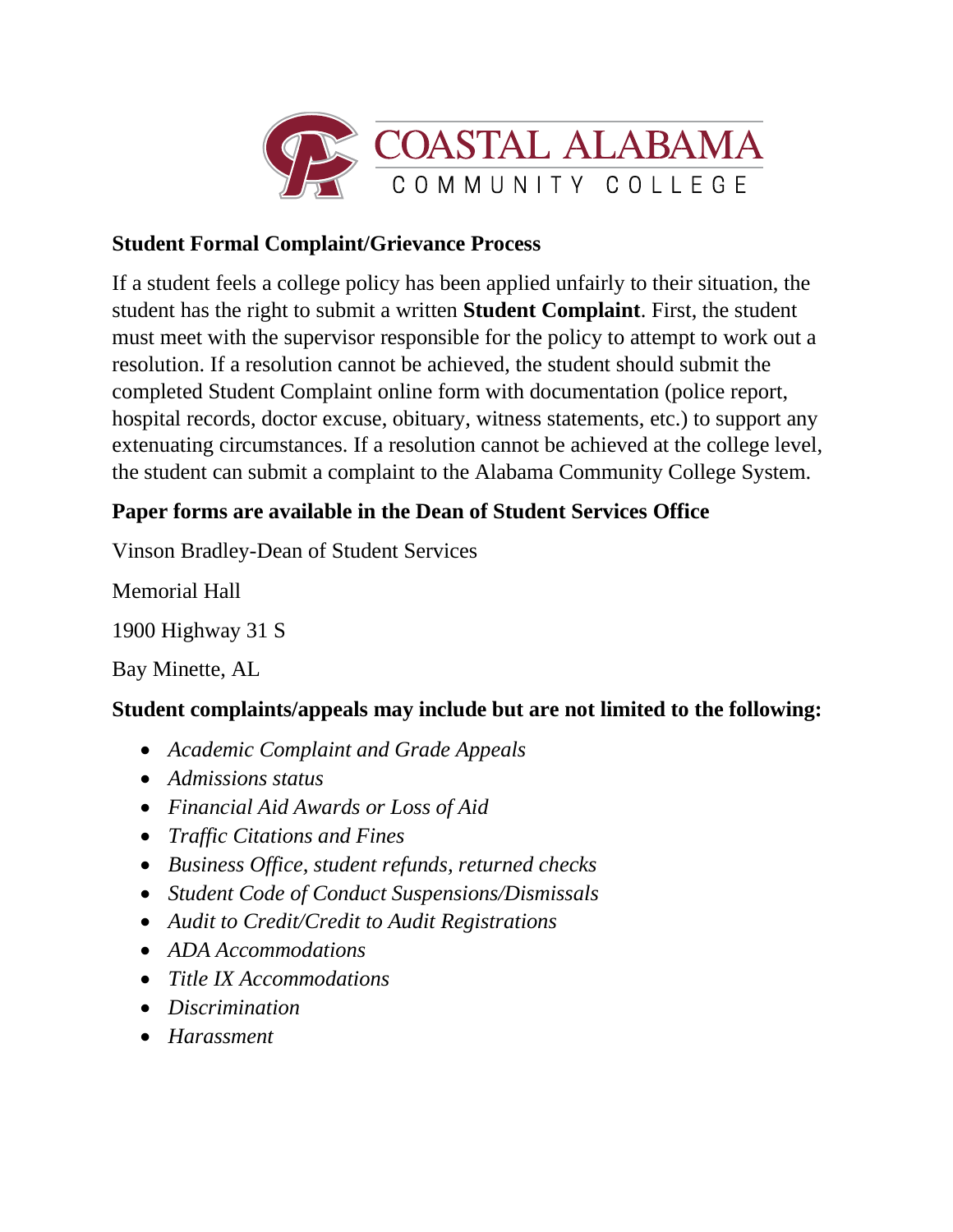## **Step 1: Before submitting a Student Complaint Form, the student should contact the appropriate supervisor to discuss an informal resolution.**

## **Financial Aid Awards or Loss of Aid**

- James Theeuwes-Financial Aid **Director** [James.Theeuwes@coastalalabama.edu](mailto:James.Theeuwes@coastalalabama.edu) 251-580-2154
- Jessica Davis-Chief Financial **Officer** [Jessica.Davis@coastalalabama.edu](mailto:Jessica.Davis@coastalalabama.edu) 251-580-2206

#### **Student Refunds, Business Office Procedures**

- Lynne Steadman-Accountant [Lynne.Steadman@coastalalabama.edu](mailto:Lynne.Steadman@coastalalabama.edu) 251-580-2136
- Jessica Davis-Chief Financial **Officer** [Jessica.davis@coastalalabama.edu](mailto:Jessica.davis@coastalalabama.edu) 251-580-2206

#### **Admissions & Records Procedures**

- Beth Bryars-Director of Enrollment Management [Beth.Bryars@coastalalabama.edu](mailto:Beth.Bryars@coastalalabama.edu) 251-580-2112
- Vinson Bradley-Dean of Student **Services** [Vinson.bradley@coastalalabama.edu](mailto:Vinson.bradley@coastalalabama.edu) 251-580-2103

#### **Academic Complaints and Grade Appeals**

• Mary Beth Lancaster-Dean of Academic Instruction [Marybeth.lancaster@coastalalabama.edu](mailto:Marybeth.lancaster@coastalalabama.edu) 251-8091500

- Linda Grant-Dean of Career Technology [Linda.grant@Coastalalabama.edu](mailto:Linda.grant@Coastalalabama.edu) 334-637-3151
- Jean Graham- Dean of Nursing and Allied Health [Jean.graham@coastalalabama.edu](mailto:Jean.graham@coastalalabama.edu) 251-580-2293

### **Student Conduct, Title IX complaints, Harassment, and Discrimination**

- Celeste Robertson-Student Judiciary **Officer** [Celeste.robertson@coastalalabama.edu](mailto:Celeste.robertson@coastalalabama.edu) 251-580-2152
- Vinson Bradley-Dean of Student **Services** [Vinson.bradley@coastalalabama.edu](mailto:Vinson.bradley@coastalalabama.edu) 251-580-2103

### **Americans with Disability Act Complaints and Appeals**

- Lee Barrentine-ADA Specialist/Advisor [Lee.Barrentine@coastalalabama.edu](mailto:Lee.Barrentine@coastalalabama.edu) 251-580-2109
- Vinson Bradley-Dean of Student Services [Vinson.bradley@coastalalabama.edu](mailto:Vinson.bradley@coastalalabama.edu) 251-580-2103

#### **Campus Police Complaints**

• Jonathan Davidson-Chief of Police [Jonathan.Davidson@coastalalabama.edu](mailto:Jonathan.Davidson@coastalalabama.edu) 251-580-2222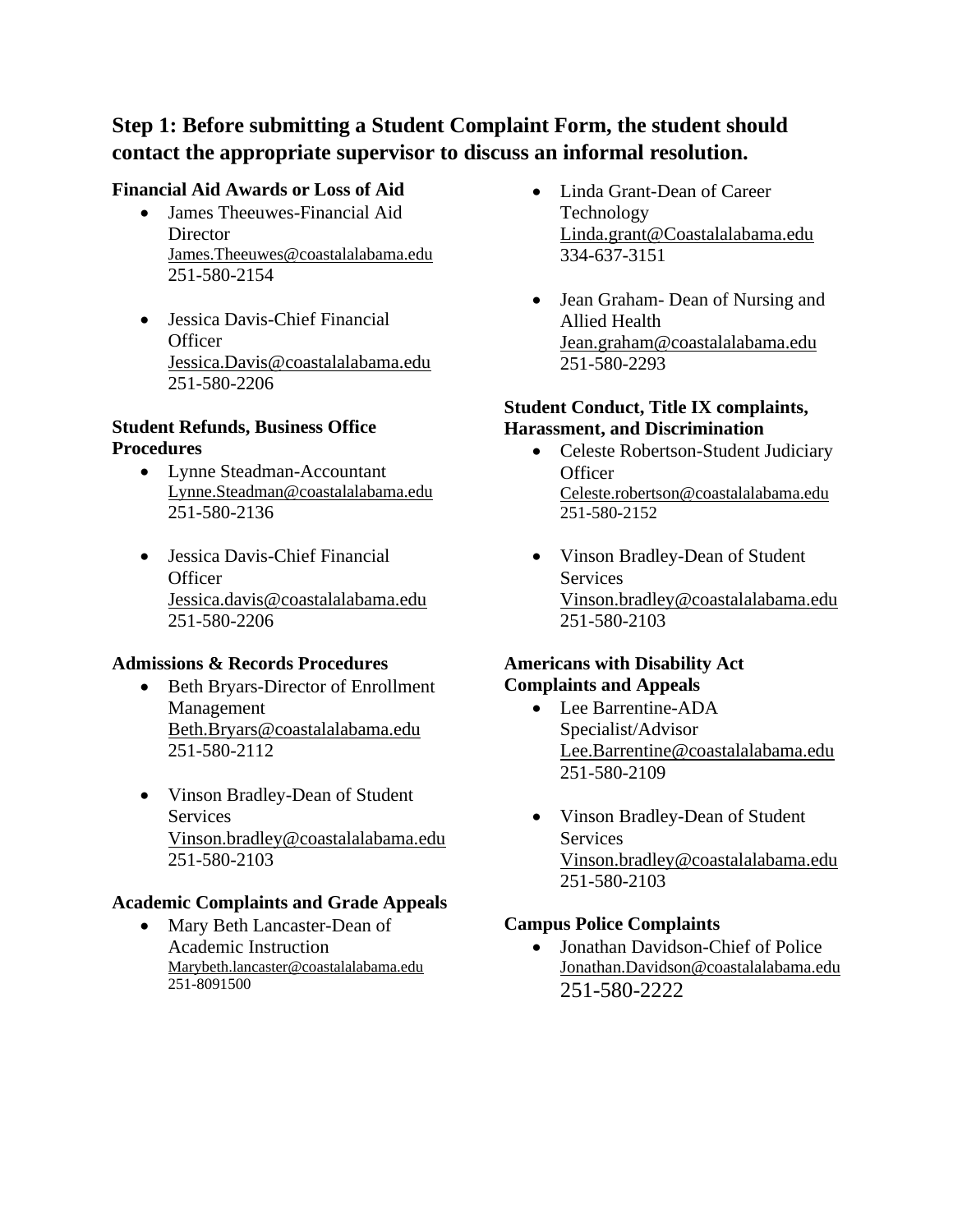**Step 2: In the event the matter is not resolved in the conference with the director or designee, the student can initiate a formal student complaint. The complaint or appeal will be submitted to the College Appeals Committee for review.**

- a. Complete the form found at: **[http://www.coastalalabama.edu/titleix/submit\\_a\\_student\\_complaint/](http://www.coastalalabama.edu/titleix/submit_a_student_complaint/)**
- b. This complaint will be reviewed by the **College Policies Complaints and Appeals Committee**. This committee is comprised of program directors, campus directors, faculty, staff, students. Committee members and the committee chairperson shall be appointed each year by the President or designee.
- c. The **College Policies Complaints and Appeals Committee** shall render a decision within 14 calendar days to the students' college email address.
- d. All decisions are subject to review by the President of the College.

**Step 3: A student must exhaust his/her rights under the institution's official complaint/grievance policy before advancing any complaint to the System Office of Alabama Community College System. Students may file consumer/student complaints with the Alabama Community College System by following these procedures:**

- a. If, after exhausting all available institutional processes, a student's complaint remains unresolved, the student may appeal to the Alabama Community College System using the System's official [Student Complaint Form.](https://www.accs.edu/wp-content/uploads/2019/03/Student-Complaint-Form-FINAL.pdf) Students may submit completed complaint forms by printing the form, signing it, and then either (1) scanning it and emailing it to [complaints@accs.edu](mailto:complaints@accs.edu) or (2) mailing it to: Alabama Community College System Attention: Division of Academic and Student Affairs P.O. Box 302130 Montgomery, AL 36130-2130
- b. The Division of Academic and Student Affairs will investigate the complaint within 30 days of receipt.
- c. The institution which is the subject of complaint has 30 days to provide a written response to questions and/or concerns raised during the investigation. Such response may or may not contain a resolution.
- d. The Division of Academic and Student Affairs will adjudicate the matter and write a report or letter to the institution and student detailing corrective